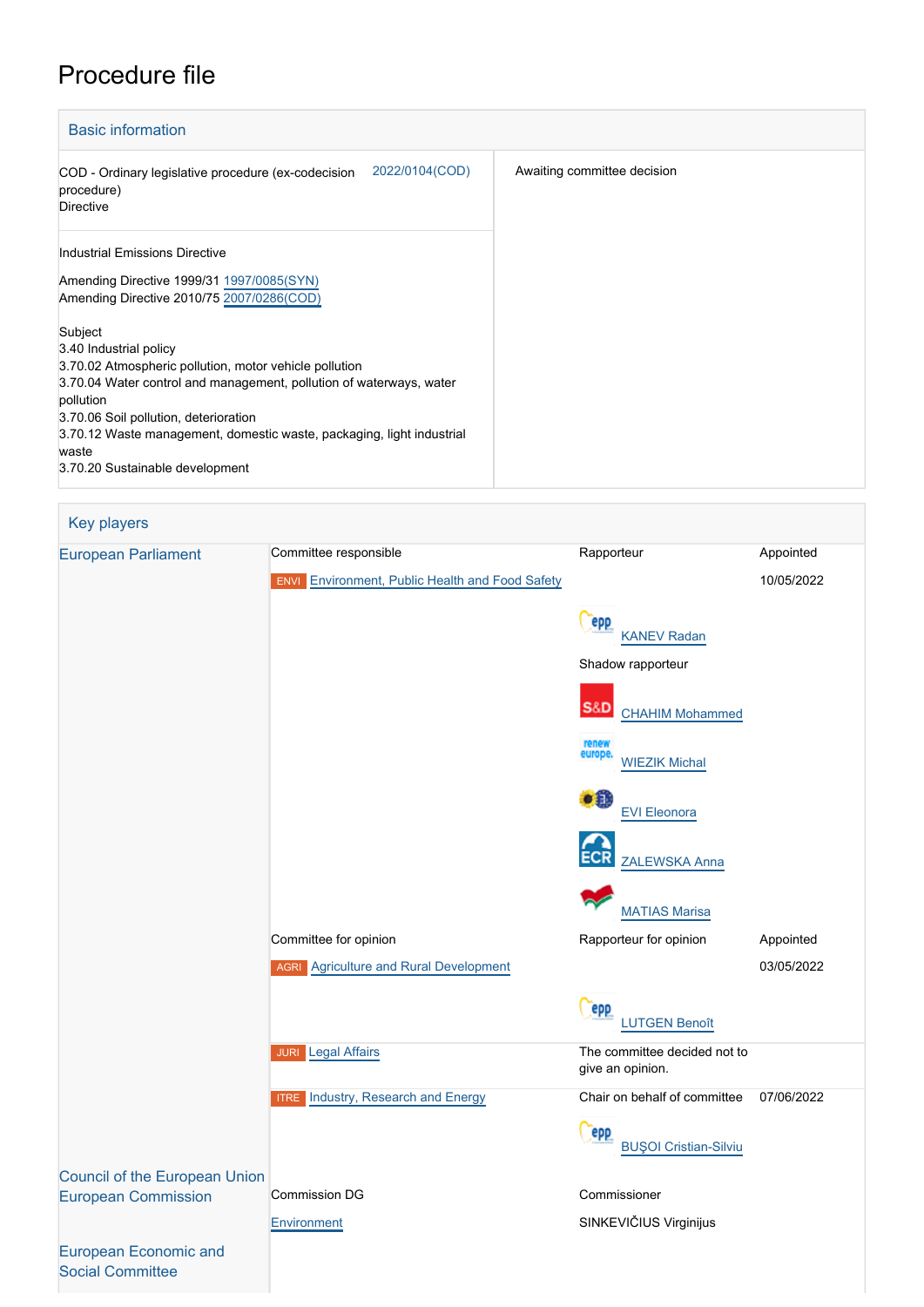# [European Committee of the](http://www.cor.europa.eu/) **[Regions](http://www.cor.europa.eu/)**

| Key events |                                                            |               |         |  |
|------------|------------------------------------------------------------|---------------|---------|--|
| 05/04/2022 | Legislative proposal published                             | COM(2022)0156 | Summary |  |
| 02/05/2022 | Committee referral announced in<br>Parliament, 1st reading |               |         |  |

| <b>Technical information</b>                 |                                                                             |  |  |  |
|----------------------------------------------|-----------------------------------------------------------------------------|--|--|--|
| Procedure reference                          | 2022/0104(COD)                                                              |  |  |  |
| Procedure type                               | COD - Ordinary legislative procedure (ex-codecision procedure)              |  |  |  |
| Procedure subtype                            | Legislation                                                                 |  |  |  |
| Legislative instrument                       | Directive                                                                   |  |  |  |
|                                              | Amending Directive 1999/31 1997/0085(SYN)                                   |  |  |  |
|                                              | Amending Directive 2010/75 2007/0286(COD)                                   |  |  |  |
| Legal basis                                  | Treaty on the Functioning of the EU TFEU 192-p1                             |  |  |  |
| Mandatory consultation of other institutions | European Economic and Social Committee<br>European Committee of the Regions |  |  |  |
| Stage reached in procedure                   | Awaiting committee decision                                                 |  |  |  |
| Committee dossier                            | ENVI/9/08810                                                                |  |  |  |

### Documentation gateway

| Legislative proposal               | COM(2022)0156 | 05/04/2022 | EC | Summary |
|------------------------------------|---------------|------------|----|---------|
| Document attached to the procedure | SEC(2022)0169 | 06/04/2022 | EC |         |
| Document attached to the procedure | SWD(2022)0110 | 06/04/2022 | EC |         |
| Document attached to the procedure | SWD(2022)0111 | 06/04/2022 | EC |         |
| Document attached to the procedure | SWD(2022)0112 | 06/04/2022 | EC |         |

## Additional information

# Industrial Emissions Directive

PURPOSE: to update the industrial emissions directive (integrated pollutant prevention and control) in line with the European Green Deal objectives.

PROPOSED ACT: Directive of the European Parliament and of the Council.

ROLE OF THE EUROPEAN PARLIAMENT: the European Parliament decides in accordance with the ordinary legislative procedure and on an equal footing with the Council.

BACKGROUND: industrial emissions are pollutants (such as sulphur oxides, nitrogen oxides, ammonium, particulates, methane, mercury and other heavy metals) discharged into air, water and soil from industrial plants, that harm human health and the environment. Industrial emissions come from activities like electricity and cement production, waste management and incineration, and the intensive rearing of livestock.

Directive 2010/75/EU on industrial emissions (the IED) regulates the environmental impacts of around 52 000 of Europes large-scale, high-pollution-risk industrial installations and livestock farms (agro-industrial installations) in an integrated manner, on a sector-by-sector basis. It covers all relevant pollutants potentially emitted by agro-industrial installations that affect human health and the environment. Installations regulated by the IED account for about 20% of the EUs overall pollutant emissions by mass into the air, around 20% of pollutant emissions into water and approximately 40% of greenhouse gas (GHG) emissions.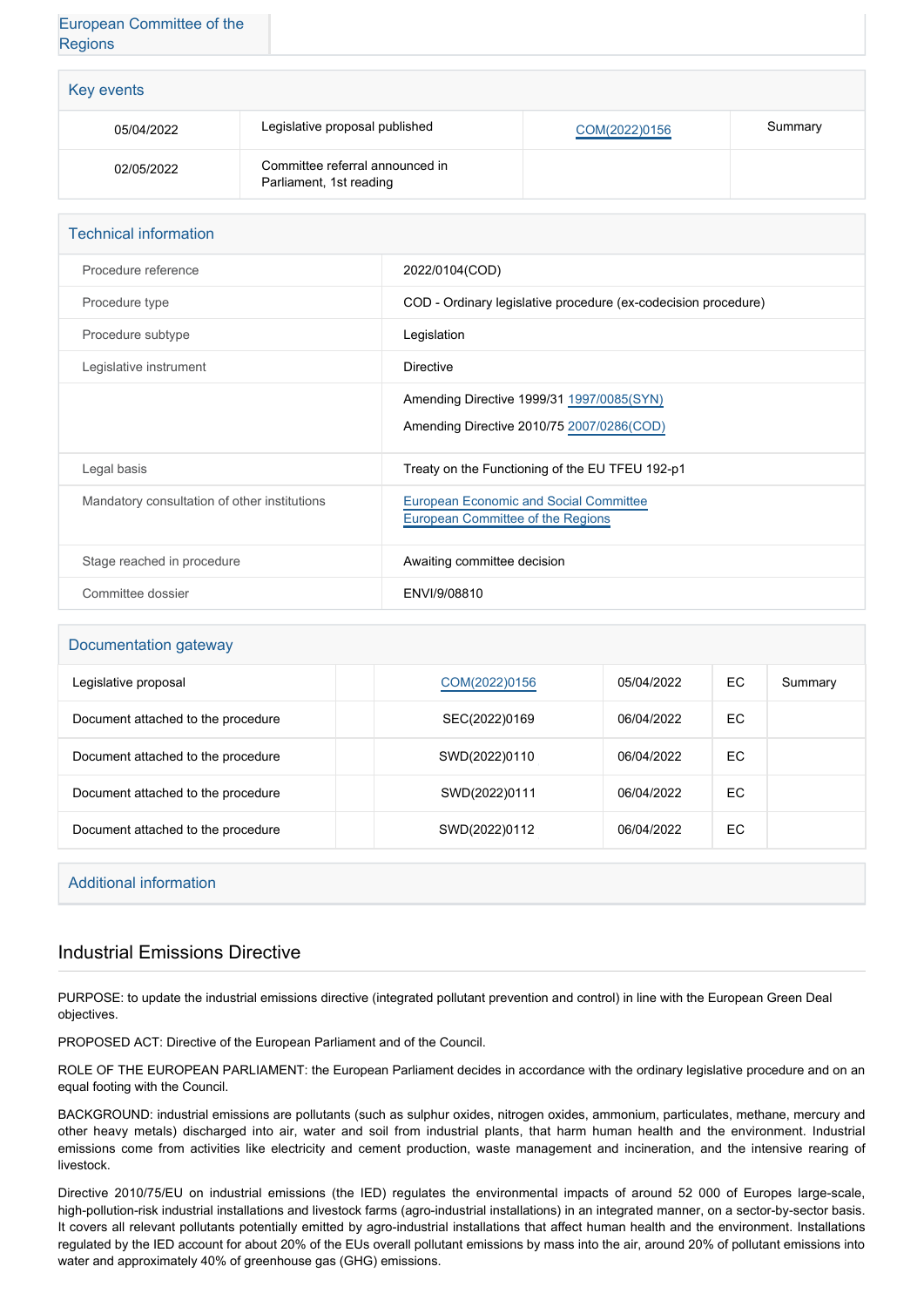The Directive is generally effective in preventing and controlling pollution into air, water and soil from industrial activities, and in promoting the use of best available techniques (BAT). The IED has substantially reduced emissions of pollutants into the air and, to a lesser degree, water emissions.

However, following years of experience in implementing this directive, it became necessary to modernise it, streamlining some aspects and updating it in line with the European Green Deal objectives.

CONTENT: the main changes to the IED concern, inter alia, the following issues:

#### New sectors covered by the revision

Extractive industry installations (mines), covering metals, rare earth metals and industrial minerals should be covered by the revision.

#### Larger-scale cattle farming and additional pig and poultry farms

Extending livestock farms coverage would result in methane and ammonia emission reductions, with related health benefits of over EUR 5.5 billion per year. All cattle, pig and poultry farms with over 150 livestock units (LSU) will fall under the scope of the directive. This will result in an increase in the coverage of intensive cattle, pig and poultry farms to reach a new total of 13% of the EU's largest livestock farms overall, of which cattle farms are included for the first time. These farms, at 185.000 in total, are together responsible for 60% of the EU's livestock emissions of ammonia and 43% of methane.

The relevant Best Available Techniques requirements will take into consideration the nature, size, density and complexity of these livestock installations, including the specificities of pasture-based cattle rearing systems, where animals are only seasonally reared in indoor installations, and the range of environmental impacts they may have.

#### More effective permits for installations

Instead of settling for the least demanding limits of the best available techniques, as some 80% of installations do currently, permitting will have to assess the feasibility of reaching the best performance. It will also tighten the rules on granting derogations by harmonising the assessments required and securing a regular review of derogations granted.

#### Higher uptake of Best Available Techniques

The new rules will provide incentives for a higher uptake of Best Available Techniques. This will allow installations to reach emission levels towards the most ambitious end of the allowed pollutant ranges. Under the new rules, operators and Member States' permitting authorities will be required to:

- assess the feasibility of applying the most ambitious level of emission reduction within allowed ranges as starting point when revising permits, and when setting emission limits in new permits;

- create a common methodology for allowing derogations in IED permits for industrial operators and set a 4-year maximum time period for any allowed derogations.

#### Synergies between depollution and decarbonisation

The proposal seeks to ensure that depollution and decarbonisation techniques occur together, where possible, to achieve the best health and environmental outcomes and harness technological and investment synergies. This will contribute to fulfilling the EU's 2030 zero pollution and net zero carbon objectives and the long-term EU's 2050 objectives for climate neutrality.

#### Promoting innovation

The proposal aims to foster innovation, facilitate the testing and deployment of emerging techniques with improved environmental performance, as well as to set up a dedicated centre (the Innovation Centre for Industrial Transformation and Emissions (INCITE)) to support innovation by collecting and analysing information on innovative techniques and characterise their state of development from research to deployment. The centre will allow BAT to develop a forward-looking approach and help industries identifying solutions to decarbonise and reduce pollution. It will over time become a hub to foster innovation dynamics for the industrial transition on all European Green Deal policies.

#### Industrial Emissions Portal

Information including overall emissions of pollutants reported by operators to the European Pollutant Release and Transfer Register (E-PRTR) will provide key indicators to track progress against the objectives of this initiative. Those indicators are produced on a regular basis, are comparable and easily accessible via the Industrial Emission Portal managed by the EEA.

In addition, the increased granularity of reporting of pollutant emission at installation level will allow monitoring of the main processes within sectors whose environmental performance is improving or is lagging behind. The inclusion of reporting of resource use will allow defining new indicators on use of materials, water and energy that will enable tracking of resource efficiency improvements.

Improving access to information and justice and increase public participation in decision-making

The proposal seeks to ensure access by private individuals and civil society to information, participation in decision-making, and access to justice (including effective redress) in relation to permitting, operation and control of the regulated installations, resulting in increased civil society action.

Moreover, greater data transparency and availability will increase public participation in the permitting process, giving the public greater insights into polluting activities in their immediate surroundings and access to justice in cases of environmental non-compliance with permits or contravention of judicial or procedural issues, including access to compensation for damage.

#### Granting of permits

With a view to further strengthening public access to environmental information, the proposal clarifies that IED permits should be made available to the public on the Internet, free of charge and without restricting access to registered users. A uniform summary of permits should also be made available to the public under the same conditions.